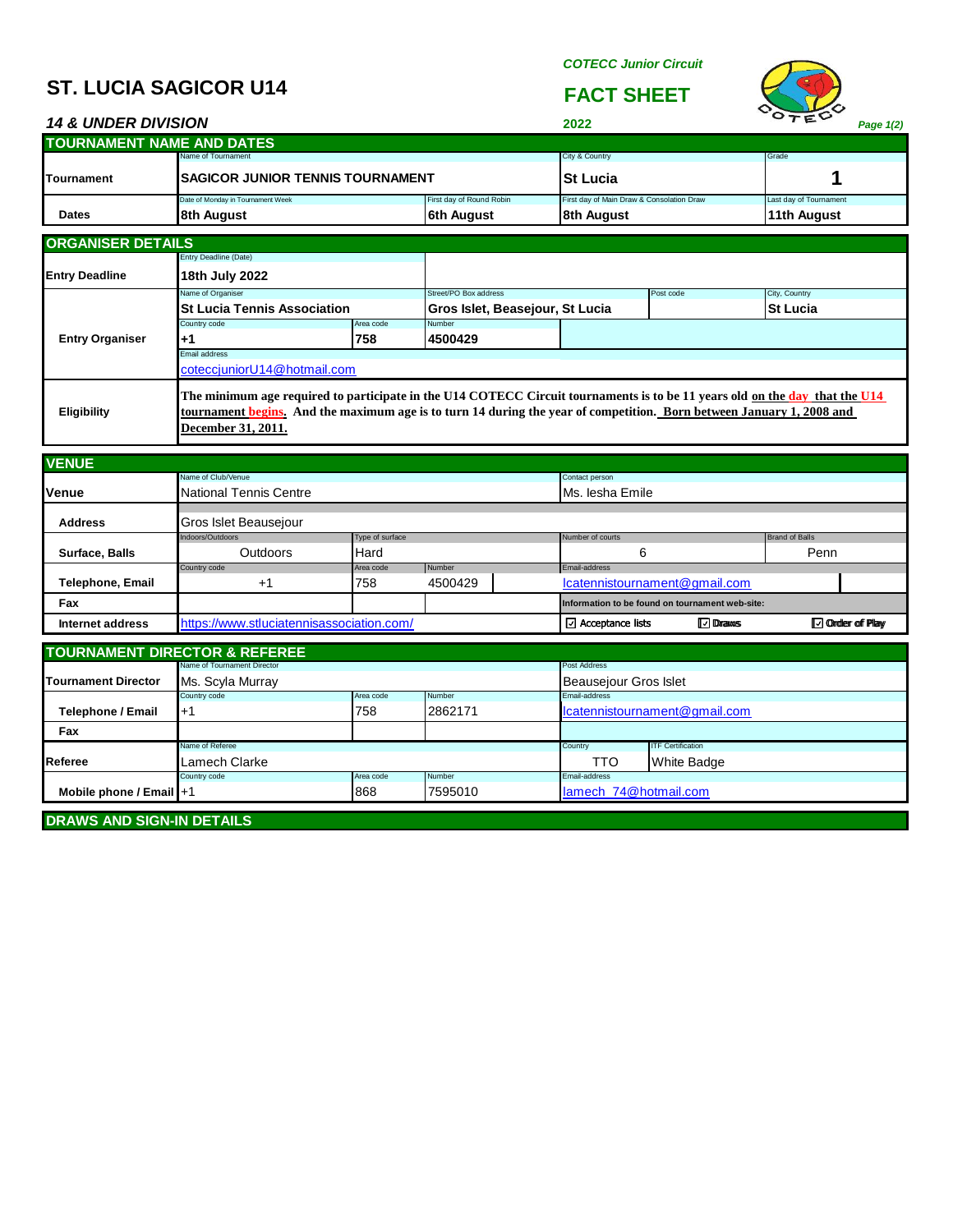| <b>Under 14</b>            |                                                          | Draw size                                                                                                                                                                                                                                             | Sign-in deadline |                                                                                                        | Start day                       | Prel. finish day                                             | Entry Fee   |             |
|----------------------------|----------------------------------------------------------|-------------------------------------------------------------------------------------------------------------------------------------------------------------------------------------------------------------------------------------------------------|------------------|--------------------------------------------------------------------------------------------------------|---------------------------------|--------------------------------------------------------------|-------------|-------------|
| <b>Boys</b>                | Round Robin phase                                        |                                                                                                                                                                                                                                                       | 32               | Friday, August 5th 4:00pm - 6:00pm                                                                     |                                 | August 6th                                                   | August 7th  |             |
| &                          |                                                          |                                                                                                                                                                                                                                                       |                  |                                                                                                        |                                 |                                                              |             |             |
| Girls                      | Dobles main Draw                                         |                                                                                                                                                                                                                                                       | 16               | Sunday, August 7th before 12:00 p.m.                                                                   |                                 | August 8th                                                   | August 11th | \$50USD     |
|                            |                                                          |                                                                                                                                                                                                                                                       |                  | To participate in this age division players must be born between January 1st 2008 and December 31 2011 |                                 |                                                              |             |             |
| <b>HOTELS</b>              |                                                          |                                                                                                                                                                                                                                                       |                  |                                                                                                        |                                 | Rates indicated are for persons not getting free hospitality |             |             |
|                            |                                                          | Name of Hotel                                                                                                                                                                                                                                         |                  |                                                                                                        | <b>Street Address</b>           |                                                              |             |             |
| <b>Official Hotel 1</b>    |                                                          | Bay Gardens Marina Haven                                                                                                                                                                                                                              |                  |                                                                                                        | Gros Islet St Lucia             |                                                              |             |             |
| Fax                        |                                                          | Country code                                                                                                                                                                                                                                          | Area code        | Number                                                                                                 | Email-address                   |                                                              |             |             |
|                            |                                                          |                                                                                                                                                                                                                                                       |                  |                                                                                                        |                                 | resbgmh@baygardensresorts.com                                |             |             |
|                            |                                                          | Country code                                                                                                                                                                                                                                          | Area code        | Number                                                                                                 |                                 | Single Room                                                  | Double Room | Triple Room |
|                            |                                                          | +1                                                                                                                                                                                                                                                    | 758              | 4568500                                                                                                | Room Rates                      | \$150USD                                                     | \$150USD    | \$260USD    |
|                            |                                                          |                                                                                                                                                                                                                                                       |                  |                                                                                                        | <b>ROOM RATES ARE PER NIGHT</b> |                                                              |             |             |
|                            |                                                          | Contact person for reservations                                                                                                                                                                                                                       |                  |                                                                                                        | Direct telephone number         |                                                              |             |             |
|                            | <b>Reserve through</b>                                   | Ms. Erin Joseph                                                                                                                                                                                                                                       |                  | +17587161446                                                                                           |                                 |                                                              |             |             |
| <b>HOSPITALITY</b>         |                                                          |                                                                                                                                                                                                                                                       |                  |                                                                                                        |                                 |                                                              |             |             |
| <b>Players hospitality</b> |                                                          | $\Box$ Full hospitality for Main Draw players only                                                                                                                                                                                                    |                  |                                                                                                        |                                 |                                                              |             |             |
|                            |                                                          | $\Box$ Full hospitality for Main Draw players only until elimination                                                                                                                                                                                  |                  |                                                                                                        |                                 |                                                              |             |             |
|                            |                                                          | $\Box$ Full hospitality for Main Draw players until last member of team is eliminated                                                                                                                                                                 |                  |                                                                                                        |                                 |                                                              |             |             |
|                            |                                                          | $\Box$ Other. Please detail below                                                                                                                                                                                                                     |                  |                                                                                                        |                                 |                                                              |             |             |
|                            | Level of hospitality<br>No. of coaches                   |                                                                                                                                                                                                                                                       |                  |                                                                                                        |                                 |                                                              |             |             |
|                            | <b>Coaches hospitality</b><br><b>Hospitality details</b> |                                                                                                                                                                                                                                                       |                  |                                                                                                        |                                 |                                                              |             |             |
|                            |                                                          | Players and coaches are responsible for their own hospitality.<br>Meals and snacks will be available for sale at the tournament site.<br>Internet address for entry requirements and protocols for Saint Lucia - https://www.stlucia.org/en/covid-19/ |                  |                                                                                                        |                                 |                                                              |             |             |

| <b>TRAVEL AND VISA INFORMATION</b> |                                                                                                                                                                                                         |                 |                                                   |  |  |  |  |
|------------------------------------|---------------------------------------------------------------------------------------------------------------------------------------------------------------------------------------------------------|-----------------|---------------------------------------------------|--|--|--|--|
|                                    | Name of Airport                                                                                                                                                                                         | <b>Distance</b> | Transportation from Airport/Station to Club/Hotel |  |  |  |  |
| <b>International Airport</b>       | Hewanorra International Airport                                                                                                                                                                         | 2hrs            | Use authorised taxis                              |  |  |  |  |
| <b>Domestic Airport</b>            | George F.L Charles Airport                                                                                                                                                                              |                 |                                                   |  |  |  |  |
| <b>Rail</b>                        |                                                                                                                                                                                                         |                 |                                                   |  |  |  |  |
| <b>Travel remarks</b>              | Taxi - Mr Anthony Precius +17587214436 - Vehicle type - 13 seater - License plate number - HB6893<br>Taxi - Mr Michael Johannes +17587156619 - Vehicle type - 11 seater - License plate number - HD3699 |                 |                                                   |  |  |  |  |
| Visa requirements                  | Email address and link for visa applications below                                                                                                                                                      |                 |                                                   |  |  |  |  |
|                                    | immigration@rslpf.com<br>https://www.govt.lc/services/apply-for-saint-lucia-non-immigrant-visa                                                                                                          |                 |                                                   |  |  |  |  |
|                                    | If you require an invitation to obtain a visa, please contact                                                                                                                                           |                 |                                                   |  |  |  |  |
| <b>Visa Invitations</b>            | lcatennistournament@gmail.com                                                                                                                                                                           |                 |                                                   |  |  |  |  |

## **OTHER INFORMATION**

All athletes MUST attend the opening ceremony on August 8th 2022 at 5:00pm.

Players are reminded to follow all Covid 19 protocols (Social distance, wear a mask, sanitize hands regularly)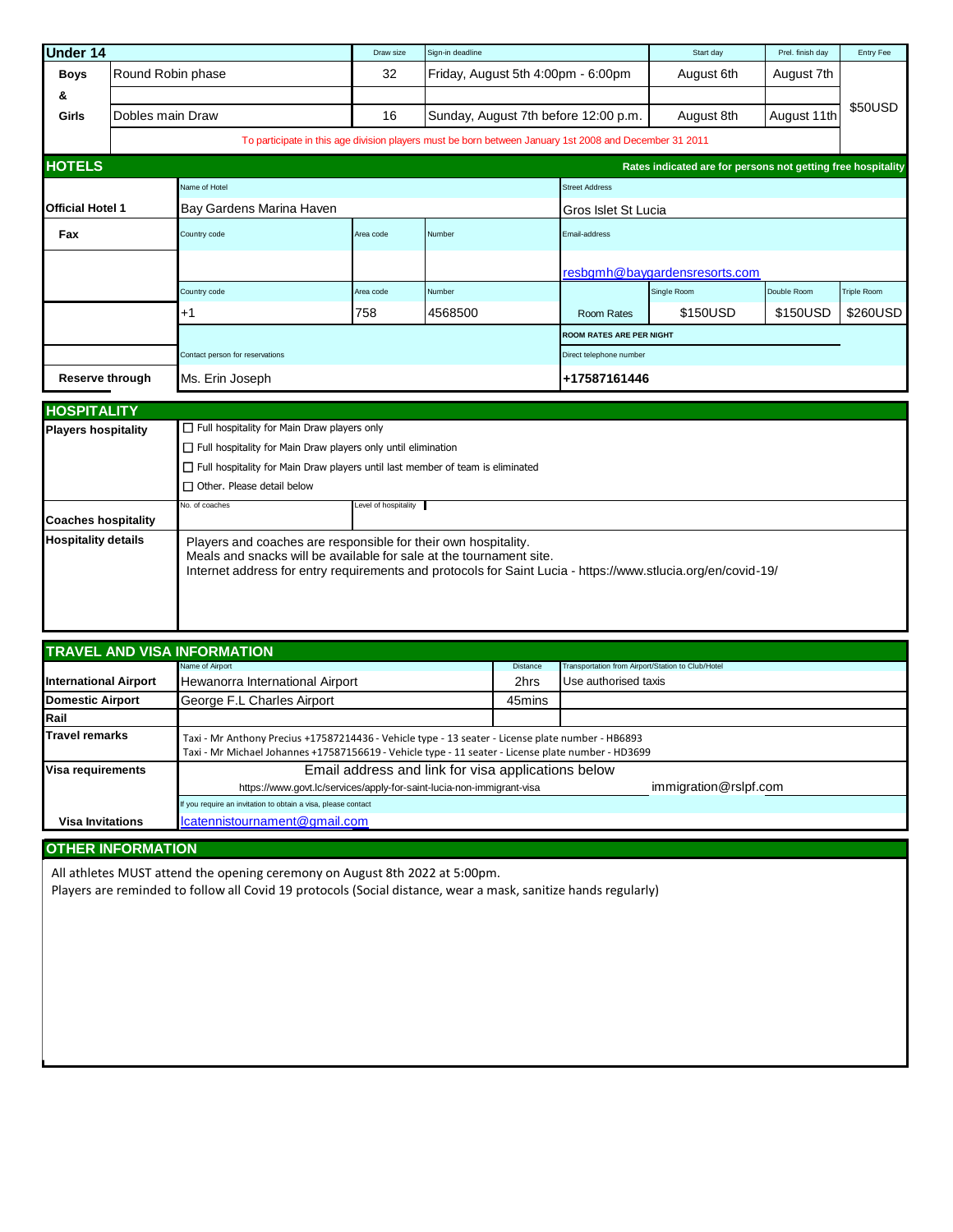## *COTECC U14 CIRCUIT* **ENTRY FORM**



| <b>ENTRY INFORMATION</b>                                                                                                                                    |                                                     |                                     |                                  |                            |                       |  |  |
|-------------------------------------------------------------------------------------------------------------------------------------------------------------|-----------------------------------------------------|-------------------------------------|----------------------------------|----------------------------|-----------------------|--|--|
| <b>TOURNAMENT TITLE</b>                                                                                                                                     | City                                                |                                     | Country                          |                            |                       |  |  |
| <b>ST. LUCIA SAGICOR U14</b>                                                                                                                                |                                                     | <b>ST.LUCIA</b>                     |                                  |                            |                       |  |  |
| <b>Tournament Dates</b><br>August 6th-11th, 2022                                                                                                            | <b>Entry Deadline</b><br>July 18th                  |                                     |                                  | <b>Withdrawal Deadline</b> |                       |  |  |
| <b>ELIGIBILIDAD / ELIGIBILITY</b>                                                                                                                           |                                                     |                                     | <b>August 1st</b>                |                            |                       |  |  |
| To participate in this age division players must be born between January 1st 2008 and December 31 2011 and be 11 years old on the day the tournament begins |                                                     |                                     |                                  |                            |                       |  |  |
| <b>Entry Fax Number</b>                                                                                                                                     | <b>Email address</b><br>coteccjuniorU14@hotmail.com |                                     |                                  |                            |                       |  |  |
|                                                                                                                                                             | <b>ENTRIES SANCTIONED BY</b>                        |                                     |                                  |                            |                       |  |  |
| National Tennis Association                                                                                                                                 | Contact person (name)                               |                                     | Position in National TA          |                            |                       |  |  |
|                                                                                                                                                             |                                                     |                                     |                                  |                            |                       |  |  |
| Telephone                                                                                                                                                   | Fax                                                 |                                     | Email                            |                            |                       |  |  |
|                                                                                                                                                             | OFFICIAL COACHES ASSIGNED BY NATIONAL ASSOCIATION   |                                     |                                  |                            |                       |  |  |
| Name of Coach 1                                                                                                                                             |                                                     | Name of Coach 2                     |                                  |                            |                       |  |  |
|                                                                                                                                                             |                                                     |                                     |                                  |                            |                       |  |  |
|                                                                                                                                                             | BOYS 14 & UNDER - Entries in priority order -       |                                     |                                  |                            |                       |  |  |
|                                                                                                                                                             | <b>PLAYER</b>                                       |                                     |                                  |                            | <b>National</b>       |  |  |
| <b>Family Name</b><br>#                                                                                                                                     | <b>First Name</b>                                   | <b>Nationality</b><br>3-letter code | Date of Birth<br>Date/Month/Year |                            | ranking<br>14 & Under |  |  |
| 1                                                                                                                                                           |                                                     |                                     |                                  |                            |                       |  |  |
| $\overline{2}$                                                                                                                                              |                                                     |                                     |                                  |                            |                       |  |  |
| 3                                                                                                                                                           |                                                     |                                     |                                  |                            |                       |  |  |
| 4                                                                                                                                                           |                                                     |                                     |                                  |                            |                       |  |  |
| 5                                                                                                                                                           |                                                     |                                     |                                  |                            |                       |  |  |
| 6                                                                                                                                                           |                                                     |                                     |                                  |                            |                       |  |  |
| $\overline{7}$                                                                                                                                              |                                                     |                                     |                                  |                            |                       |  |  |
| 8                                                                                                                                                           |                                                     |                                     |                                  |                            |                       |  |  |
| 9                                                                                                                                                           |                                                     |                                     |                                  |                            |                       |  |  |
| 10                                                                                                                                                          |                                                     |                                     |                                  |                            |                       |  |  |
|                                                                                                                                                             | GIRLS 14 & UNDER - Entries in priority order -      |                                     |                                  |                            |                       |  |  |
|                                                                                                                                                             | <b>PLAYER</b>                                       |                                     |                                  |                            | <b>National</b>       |  |  |
| <b>Family Name</b><br>#                                                                                                                                     | <b>First Name</b>                                   | <b>Nationality</b><br>3-letter code | Date of Birth<br>Date/Month/Year | <b>IPIN</b>                | ranking<br>14 & Under |  |  |
| 1                                                                                                                                                           |                                                     |                                     |                                  |                            |                       |  |  |
| $\mathbf{2}$                                                                                                                                                |                                                     |                                     |                                  |                            |                       |  |  |
| 3                                                                                                                                                           |                                                     |                                     |                                  |                            |                       |  |  |
| 4                                                                                                                                                           |                                                     |                                     |                                  |                            |                       |  |  |
| 5                                                                                                                                                           |                                                     |                                     |                                  |                            |                       |  |  |
| 6                                                                                                                                                           |                                                     |                                     |                                  |                            |                       |  |  |
| 7                                                                                                                                                           |                                                     |                                     |                                  |                            |                       |  |  |
| 8                                                                                                                                                           |                                                     |                                     |                                  |                            |                       |  |  |
| 9                                                                                                                                                           |                                                     |                                     |                                  |                            |                       |  |  |
| 10                                                                                                                                                          |                                                     |                                     |                                  |                            |                       |  |  |
|                                                                                                                                                             |                                                     |                                     |                                  |                            |                       |  |  |

| <b>DATE AND SIGNATURE</b> |           |  |  |
|---------------------------|-----------|--|--|
| Sanction date             | Signature |  |  |